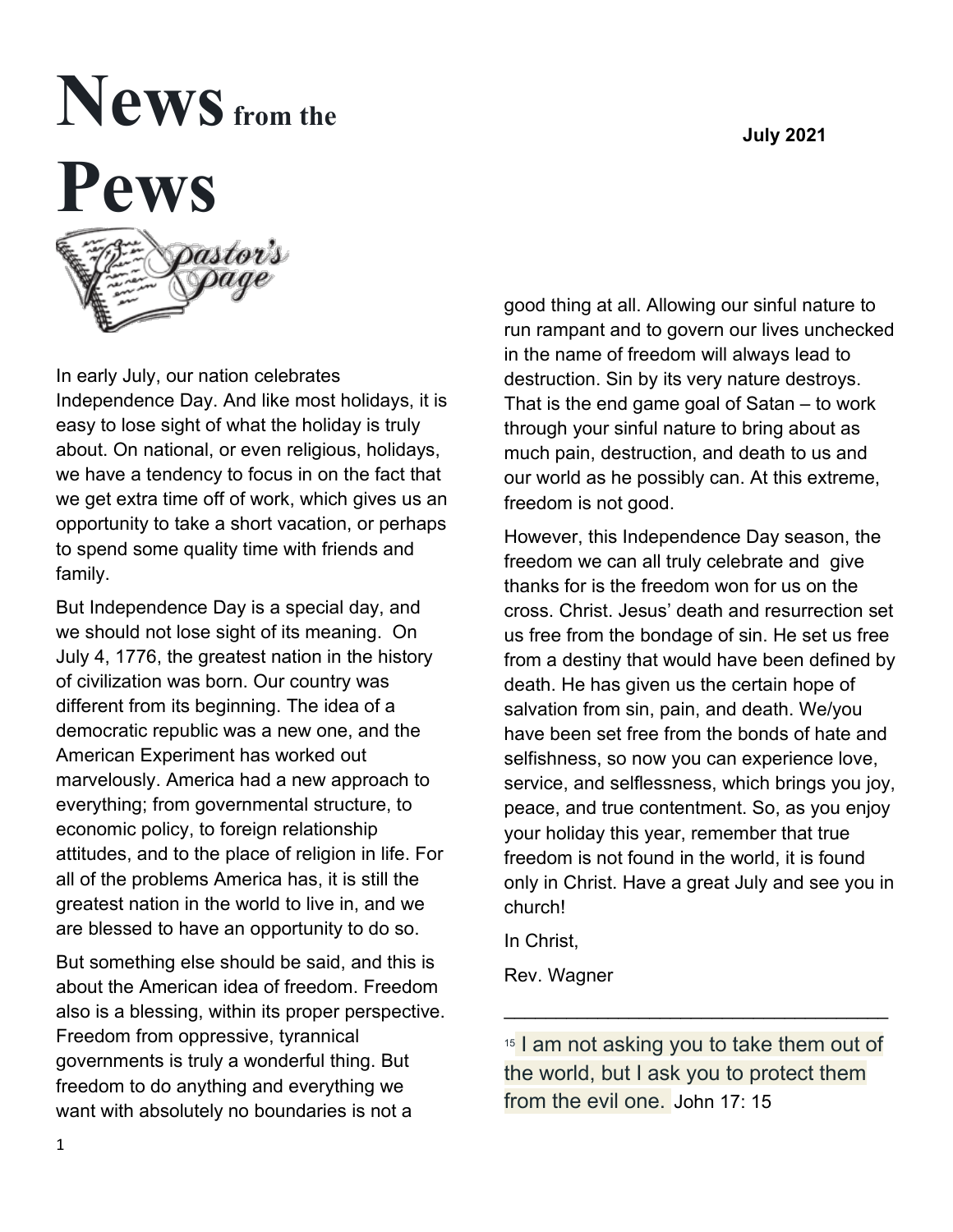### *In person services*



**9 a.m. Sunday 7 p.m. Monday**

Newest guidelines for in person worship:

- .. Please wear face masks upon entry and exiting if you are unvaccinated
- .. You may remove your mask if seated on the Lectern side if vaccinated.
- .. Please leave your mask in place on the Pulpit side
- .. Please sit in alternating pews as marked
- .. Help yourself to the Order of Worship
- .. Offering plates are in the rear of the sanctuary.

#### **The 9 a.m. service continues to be livestreamed** on [Facebook](https://www.facebook.com/TrinityLombard/)

[@TrinityLombard](https://www.facebook.com/TrinityLombard/) and on Trinity's website at [Trinitylombard.org.](https://www.trinitylombard.org/)

#### **Facebook**

If you missed joining Trinity online for church this (or any) weekend, you can still take part. Relive the Sunday morning services, find the orders of worship, along with easy to share video and audio versions of the sermons at [https://www.trinitylombard.org/sermons.](about:blank) You'll find recent online Bible study videos there too.

Services and Bible classes air live on Facebook @TrinityLombard

[\(https://www.facebook.com/TrinityLombard/\)](about:blank) and can also be viewed live at

[https://www.trinitylombard.org/.](about:blank) Worship is online each Sunday morning at 9 a.m. and Bible studies air each Thursday evening at 6 p.m. .

*Our purpose in life is to glorify God. All were created for the same purpose.*



Even though school is out for summer, there are still many things going on in the school. There is summer camp going on in the preschool wing of the school.

They are learning about insects & bugs, places around the world, frogs & toads, real & pretend, and the Olympics. The teachers have prepared a wide variety of activities for all of the students to participate in during camp.



Everybody likes lightning bugs…And a lightning bug jar is a needed accessory as these Trinity Lutheran Summer Camp students know!

There is the cleaning and preparing of the classrooms for the upcoming school year. There is work going on in the office as well. The principal's office has been painted, and a new floor is going in too. There will be new floors going into the main office as well. We can't wait to welcome back students in the fall.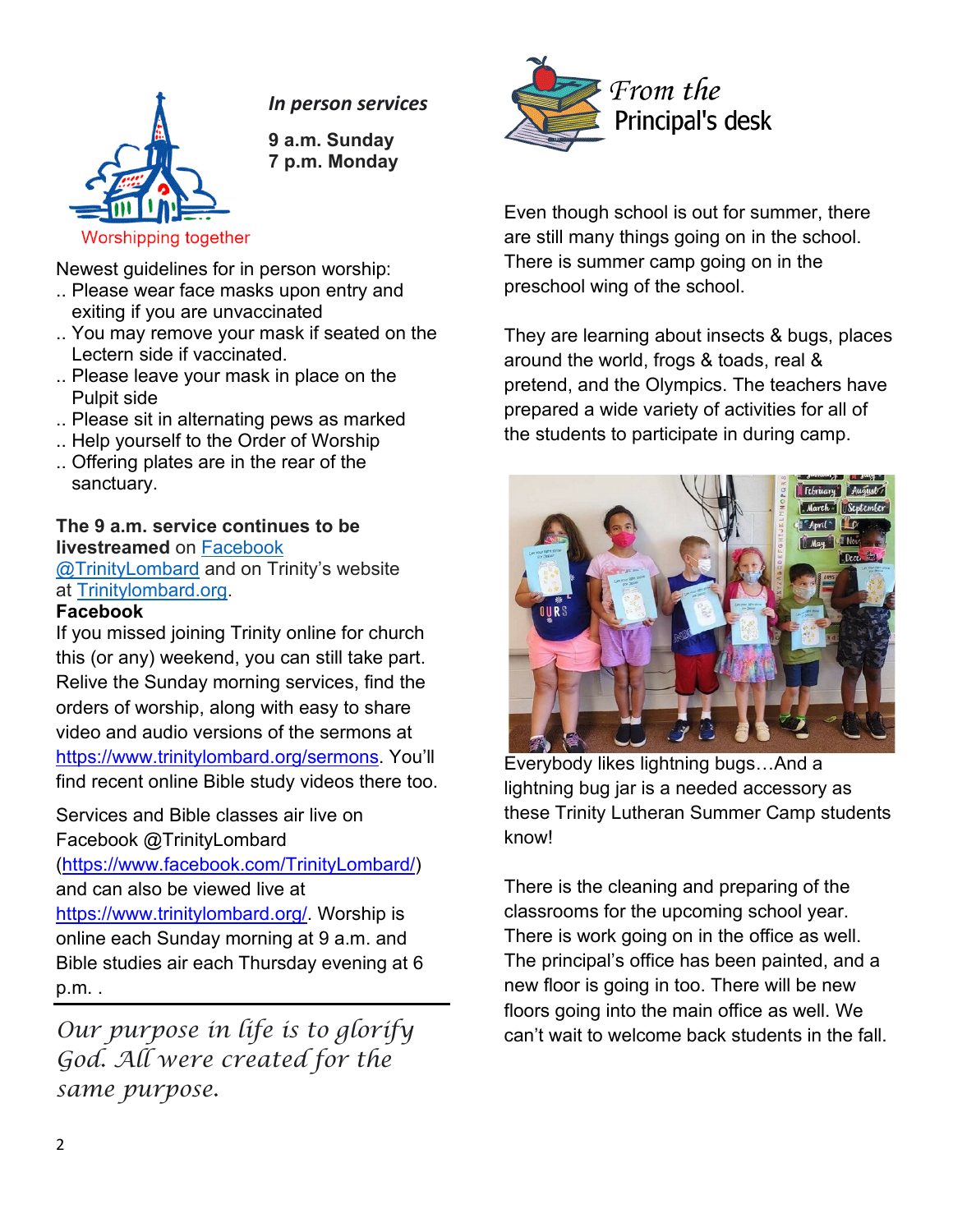VBS will be available online again this summer. Look out for the details on the church website and in emails!

Do you know of anyone looking for a caring loving school? We are enrolling age 3 through 8<sup>th</sup> grade with full and half days for preschool. We also offer extended care from 7:30 a.m. to 5:30 p.m. We have room for new students.

We have small classes, experienced, accredited teachers, traditional values and a family environment. There are tuition reduction opportunities through Scrip program. A tour may be scheduled or more information requested by calling 630.627.5601. Help us share the Word and Love of Jesus with family, friends and neighbors!

#### Julie Messina

Principal, 7th & 8th Grade Teacher [JMessina@trinitylombard.org](mailto:JMessina@trinitylombard.org) 630.627.5601 ext. 205

## **THE BLESSING OF OFFERINGS**

**\_\_\_\_\_\_\_\_\_\_\_\_\_\_\_\_\_\_\_\_\_\_\_\_\_\_\_\_\_\_\_\_\_\_\_\_**



2021-2022 Trinity envelopes. Your new envelopes are available on the table along the east wall of the Parish Hall next to the wooden Dart Ball cabinet. Fewer sets are needed this year, due primarily to the increase in

online electronic giving. Therefore, some member envelope numbers have changed and we ask that you not use any current envelopes you may have after June 30. Your number is a quick link in recording contributions into the computer system. If you cannot locate your envelopes, or if you are still not yet able to attend services at Trinity and need your envelopes delivered, you may also let us know

at 630.629.8765 or email [edgoss@comcast.net](mailto:edgoss@comcast.net) and we will help you get your envelopes.

 **\_\_\_\_\_\_\_\_\_\_\_\_\_\_\_\_\_\_\_\_\_\_\_\_\_\_\_\_\_\_\_**



**Mary Martha meets one evening a month, usually the first Thursday unless otherwise designated. An open invitation is extended for all women of Trinity to come and experience the joy of gathering with your sisters in spirit. There are normally no monthly meetings after the June get together until we meet again in the fall.** 

**We look forward to getting together again on September 2, at 6:30 p.m. in the Parish Hall for a delicious Salad Super.** 

#### **The LWML (Lutheran Women in Mission)**

**\_\_\_\_\_\_\_\_\_\_\_\_\_\_\_\_\_\_\_\_\_\_\_\_\_\_\_\_\_\_\_\_\_**



Each district of the LWML from across the United States sends two delegates from each of its zones. The Northern Illinois District LWML has 19 zones and Arlene was one of the delegates sent to vote on behalf of Zone 6, which is made up of 10 churches including Trinity.

With delegates and alternates, host committee volunteers from three districts, general Lutheran Women in Mission, presenters,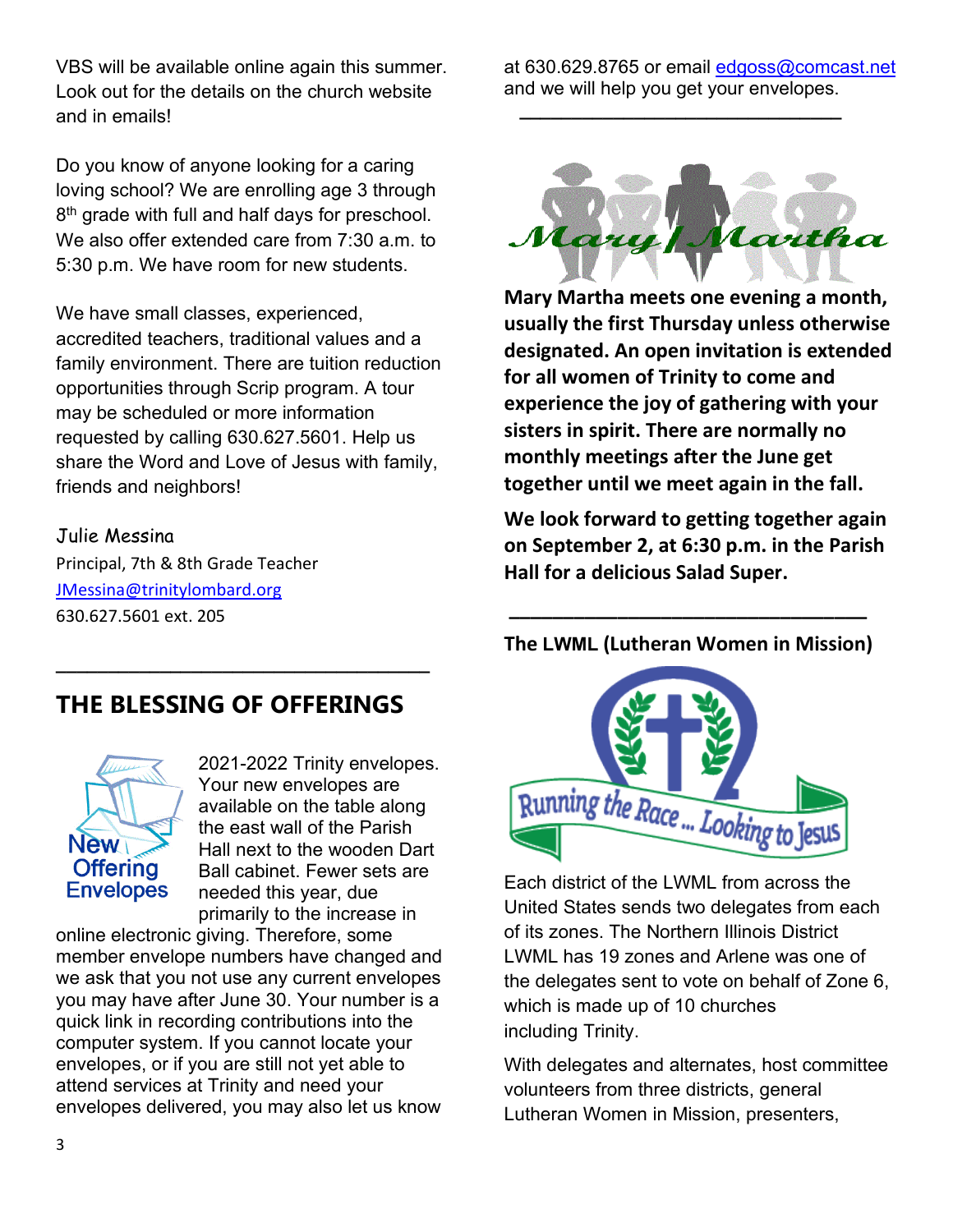exhibitors, pastors, missionaries, spouses, children, around 3,000 Lutheran women and men convened at Lexington's Rupp Arena, for the city's first big gathering in the wake of COVID closures.

One of the exciting parts of attending the LWML national convention is the opportunity to learn about the work being done across the globe - financed by the "mites" contributed by Lutheran women. Like the widow's mite (or small coin) from the Gospel account in Mark 12 and Luke 21, God uses this money in mighty ways. The LWML has set a goal of raising \$2,150,000 over the next two years to support 28 selected missions, including three based in our Northern Illinois District.

**The grants awarded** this year that affect Illinois out of this convention were very generous and will be paid out over the next two years.

Hope for Cancer Patients - Phil's Friends \$70,000 Redeeming Life Maternity Home, lllinois Expansion - Redeeming Life Outreach Ministries \$100,000

\*Mercy House Belize Lutheran Campus - Belize Mission Campus \$100,000

**\***The Belize mission receiving the grant has recently been adopted as the international mission of the Northern Illinois District and originated out of Immanuel Lutheran Church in Belvidere, Illinois.

Trinity's attendees, which included Arlene Solyom and Roberta Koehler and Lori Solyom, found many things at the convention to be impactful. Arlene mentioned the parade of flags, in which national flags from the hundreds of countries in which LWML has supported mission work were processed through the

arena. She also recounted the entire crowd singing happy birthday to one woman who has been participating in LWML since 1947 and celebrated her 100th birthday while at the convention. Bobbi was inspired by the insights and experiences of several missionaries and as a first time participant, Bobbi relished the time she got to spend in reunion with a dear friend and fellow LWML member from Florida. Lori spent most of her time as an exhibitor, sharing the mission of Voice of Care - which equips churches to reach and disciple people with disabilities, she really enjoyed the presentation by KFUO radio, and interacting with hosts of the Lutheran Ladies Lounge, as well as representatives of LCMS Life Ministry and Lutherans for Life.

**On the way to the convention,** a real treat was stopping at the Ark Encounter.



## **Arlene Solyom, Lori Solyom, Roberta Koehler**

Seen here at the Ark Encounter in Lexington, KY.

The Ark Encounter is a life-sized recreation of Noah's Ark, that explores the Biblical history surrounding the events in Genesis telling the story of the Great Flood with world class exhibits, scientific research, and dramatic reimagining of what life must have been like for Noah, his sons, and the wives - the eight people that God preserved when the world was destroyed. In addition to the Ark itself, Trinity's travelers got to attend live action shows, film features, and virtual reality experiences.

The next LWML (Lutheran Women in Mission) National Convention will be June 22-25, 2023, in nearby Milwaukee, Wisconsin. The women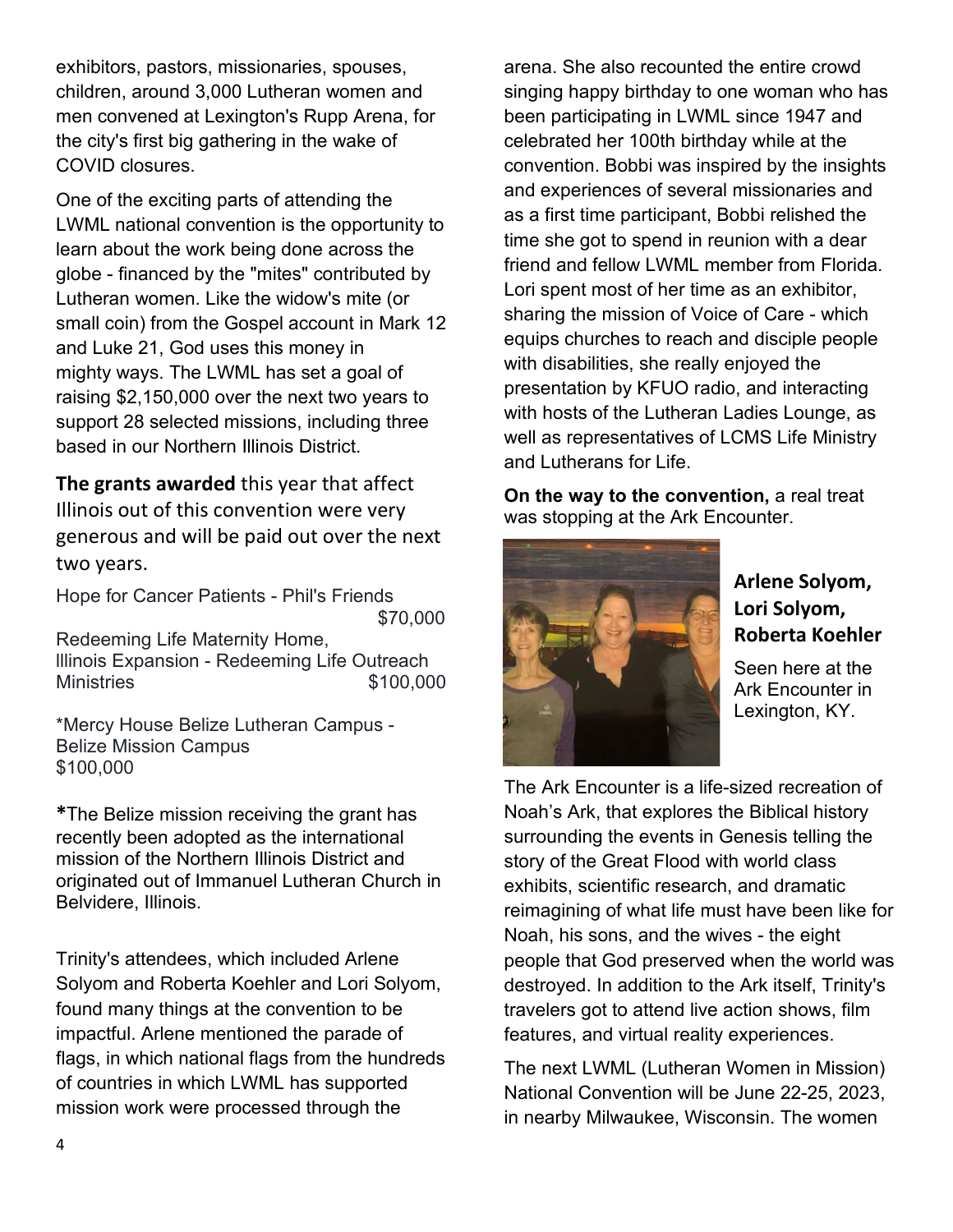of the Northern Illinois District will be helping to host this event, so mark your calendars and plan of being part of this dynamic event! Learn more about the Lutheran Women's Missionary League, both nationally and in the Northern Illinois District, at [lwml.org](https://www.lwml.org/) and [lwmlnid.org.](https://lwmlnid.org/)

## **If you are in need...**



Trinity continues to partner with nearby St. Pius Catholic Church and Sacred Heart Catholic Church in their Food

Pantries.. Please note that you can bring in food donations to our food pantry any time you come for worship services. Ron and Dawn Tyler take the food from our pantry to St Pius, once a month for the St Vincent DePaul food pantry The donated food will be available to all needy Trinity members and Villa Park/Lombard residents. If you know of someone who might benefit from this service, please pass on this information. An individual or family can go to the Food Pantry located at St. Pius X Church, Madison and Meyers Roads any Monday morning from 9:30-11:30 am for pre-packaged food. Drive up on the north side for non-contact service only. Food can be received only twice per month. You will need an I.D. and wear a face mask Please stay in your car and call 630.300.4353 when you arrive in the Madison Street parking lot of St. Pius X if no one is there outside. If you cannot drive there yourself, Call Ron Tyler at 630.696.6183.



ONE NATION UNDER GOD



*Studying God's Word together is* 

*important!* **Pastor offers Online Bible Study, Thursdays at 6 p.m. LIVE** on Facebook [@trinitylombard](https://www.facebook.com/TrinityLombard/)

Pastor Wagner welcomes any of your Bible related questions. \*You can interact online as the study is going on. You can also view it on the internet using <u>[www.TrinityLombard.org](http://www.trinitylombard.org/)</u>

 \* All are welcome to participate – live interaction is only through Facebook

.**\_\_\_\_\_\_\_\_\_\_\_\_\_\_\_\_\_\_\_\_\_\_\_\_\_\_\_\_\_\_\_\_\_\_\_**



## PRAYER PARTNERS

If you have a prayer request or would like to give an update on someone we have been praying for, please contact Pastor

Wagner. Or you can also submit your request directly to Nadine Anderson at 630.629.2197, or email [duke3579@comcast.net.](mailto:duke3579@comcast.net)Look for the Prayer Partners coming each month to your email address.

**\_\_\_\_\_\_\_\_\_\_\_\_\_\_\_\_\_\_\_\_\_\_\_\_\_\_\_\_\_\_\_\_\_\_\_\_\_**